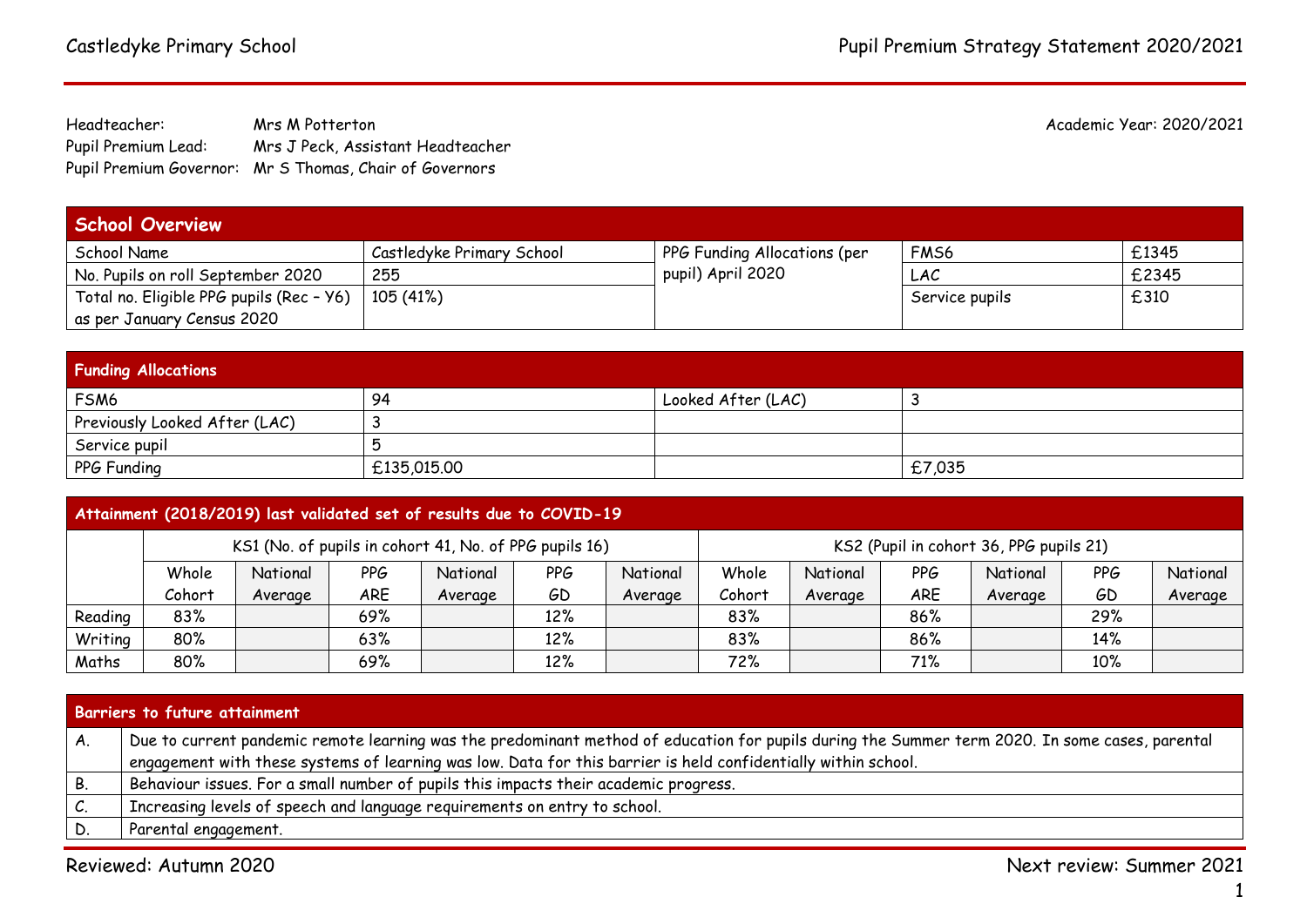| Low aspirations and lack of opportunities within the community.                                                                                     |
|-----------------------------------------------------------------------------------------------------------------------------------------------------|
| . Attendance for the school is good. However, for a small number of pupil's inconsistent attendance has a major impact on their readiness to learn. |
| Limited home access to a positive reading culture or easy access to a wide range of texts and genres.                                               |

## **Desired Outcomes**

| 1.<br>Catch up programme in reading                              |                                                              |                         |  |  |  |
|------------------------------------------------------------------|--------------------------------------------------------------|-------------------------|--|--|--|
| Success Criteria                                                 |                                                              | Costings (50% total)    |  |  |  |
| To improve the fluency of reading                                | Data shows that reading is very low across school for most   | Reading Plus £2823      |  |  |  |
| To increase the amount of words read                             | pupil premium children. Reading plus will be implemented for | Phonics £3373           |  |  |  |
| To have more access to higher tier vocabulary                    | KS2 and will become embedded in the timetable.               | Year 1 TA £4250         |  |  |  |
| To retrieve information from a text                              | Children will be set challenges to increase the amount of    |                         |  |  |  |
| To further develop comprehension skills                          | words they read and thus improve their fluency. Data         |                         |  |  |  |
| To read to adults regularly                                      | shows that some children are fluent readers but their        |                         |  |  |  |
| To be able to select phonic aligned reading books in KS1         | comprehension is well below their CA. Lockdown has           |                         |  |  |  |
| To utilize tree tops books for year 3/4 with a focus on          | particularly impacted the younger children and the current   |                         |  |  |  |
| comprehension                                                    | Year 1 children missed a lot of learning in Reception when   |                         |  |  |  |
| Purchase laptops for reading plus                                | they would be building the foundations of learning to learn. |                         |  |  |  |
| Additional phonics session Rec - Year 3 (20 minutes daily)       | Phonics had been impacted on significantly so an additional  |                         |  |  |  |
| Additional TA support in year 1 due to impact of lockdown        | teaching session was added in the afternoon.                 |                         |  |  |  |
| <b>IMPACT:</b>                                                   |                                                              |                         |  |  |  |
|                                                                  |                                                              |                         |  |  |  |
| 2.<br>Mental health and wellbeing                                |                                                              |                         |  |  |  |
| Success Criteria                                                 |                                                              | Costings (75% total)    |  |  |  |
| All staff complete trauma and attachment training modules        | All staff to complete the online zoom training with AC       | Counsellor £19300       |  |  |  |
| All staff complete online trauma and attachment modules          | education which will give a better understanding of the      | Pastoral Team £58271    |  |  |  |
| Behaviour policy changed to reflect training                     | behaviours that children with trauma and attachment will     |                         |  |  |  |
| Referral system set up for school counsellor                     | present with. Staff will have a better understanding of      | (50% total)             |  |  |  |
| Early identification of children who are struggling with mental  | strategies to support and when to pass on to pastoral team.  | TA class support £45022 |  |  |  |
| health                                                           | The online learning modules will be completed by June half   | TA Lunch support £4023  |  |  |  |
| TA support in class with talking to individuals and giving them  | term so that all staff have a solid understanding of the     |                         |  |  |  |
| listening time so they can off load and be in a place to learn   | theory behind trauma and attachment.                         |                         |  |  |  |
| TA support at lunchtime to monitor and support behaviour so that | A referral system will be set up for the school counsellor   |                         |  |  |  |
| children can enjoy a successful break time.                      | so that the right children are being seen quickly. Children  |                         |  |  |  |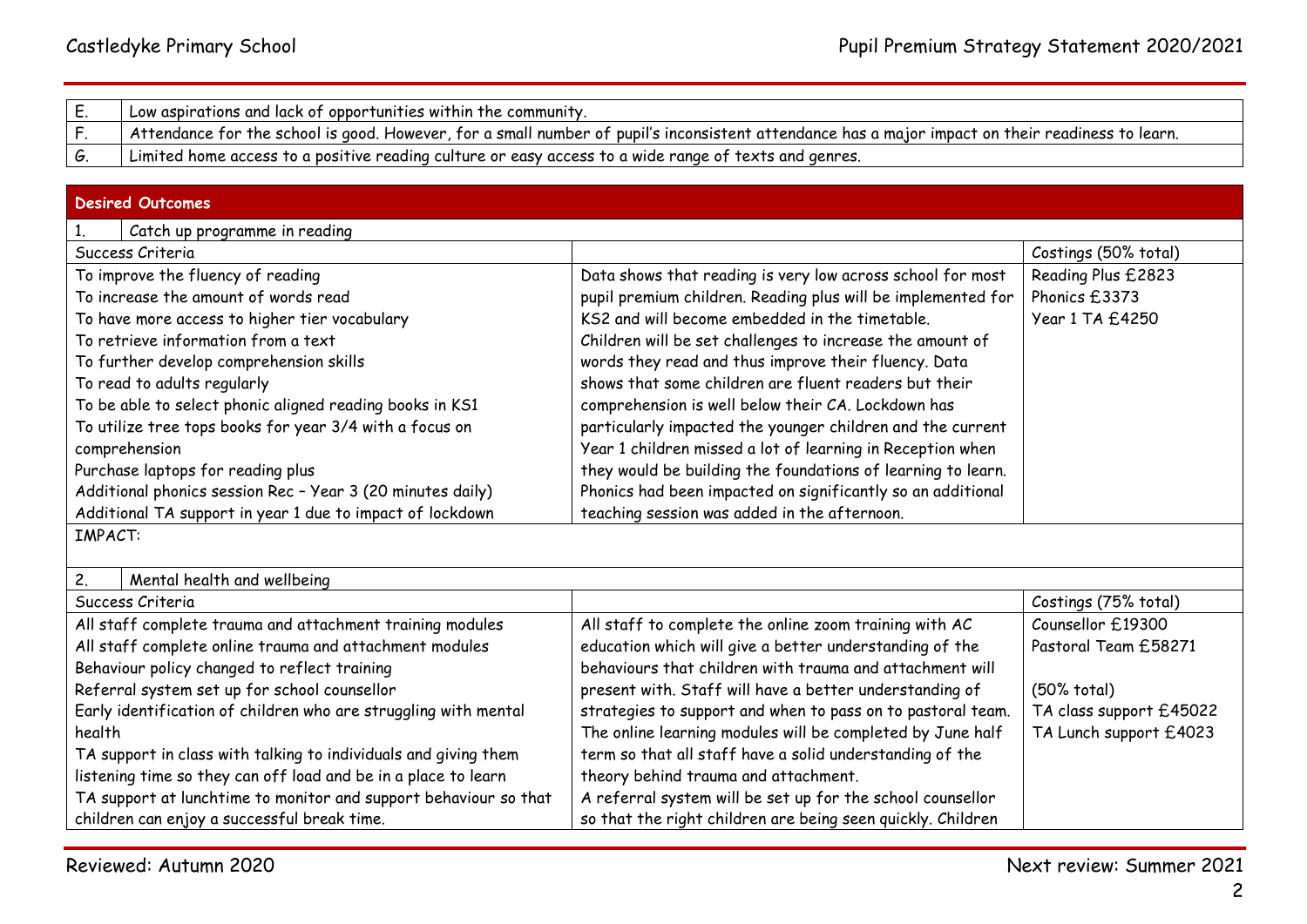|                                                                       | will be supported by class teachers and pastoral team                                        |                          |
|-----------------------------------------------------------------------|----------------------------------------------------------------------------------------------|--------------------------|
|                                                                       | where a counsellor is not required.                                                          |                          |
|                                                                       | All children presenting with difficulties to be discussed by                                 |                          |
|                                                                       | pastoral team and head and appropriate actions allocated.,                                   |                          |
| <b>IMPACT:</b>                                                        |                                                                                              |                          |
|                                                                       |                                                                                              |                          |
| Parental Engagement<br>3.<br>Success Criteria                         |                                                                                              | Costings (50% total)     |
|                                                                       |                                                                                              |                          |
| Create pro-forma to use with parents that we give a high level        | Pro-forma created by head and pastoral team which will                                       | Pastoral Team (as above) |
| support to before Early help intervention.                            | encapsulate the support given to families without the need                                   | Admin team £29864        |
| Support parents with home learning                                    | for an early help. If the support required escalates to early                                |                          |
| Support parents with mental health and wellbeing                      | help this will be put in place. A lot of work is being done to                               |                          |
| Ensuring communication with parents is effective through use of       | support families and this will be monitored and evaluated.                                   |                          |
| social media, app and emails and texts                                | Families will be more comfortable coming into school and                                     |                          |
|                                                                       | asking for help and support.                                                                 |                          |
|                                                                       | Support given to families for home learning when                                             |                          |
|                                                                       | necessary.                                                                                   |                          |
|                                                                       | Ensure communication improves for all parents so they have                                   |                          |
|                                                                       | a clear understanding of what is happening and what they                                     |                          |
|                                                                       | have to do.                                                                                  |                          |
| <b>IMPACT:</b>                                                        |                                                                                              |                          |
|                                                                       |                                                                                              |                          |
|                                                                       |                                                                                              |                          |
| Provision for additional items / trips etc<br>4.                      |                                                                                              |                          |
| Success Criteria                                                      |                                                                                              | Costings (50% total)     |
| No PP children will not be able to go on a school trip due to lack of | Support will be given to PP families so that they can go on                                  | T-shirts £210            |
| funding                                                               | school trips.                                                                                | Food Parcels £250        |
| PE t-shirts provided for all children                                 | PE t-shirts will be given to PP families so that they have                                   |                          |
| Clothing and shoes given to PP families                               | the correct clothing. Additional clothing will be distributed                                |                          |
| Additional food parcels for families                                  | where needed.                                                                                |                          |
|                                                                       |                                                                                              |                          |
|                                                                       | School will continue with the food parcels for families who                                  |                          |
|                                                                       |                                                                                              |                          |
|                                                                       | are struggling until supplies run out. Families will also be<br>signposted to foodbanks etc. |                          |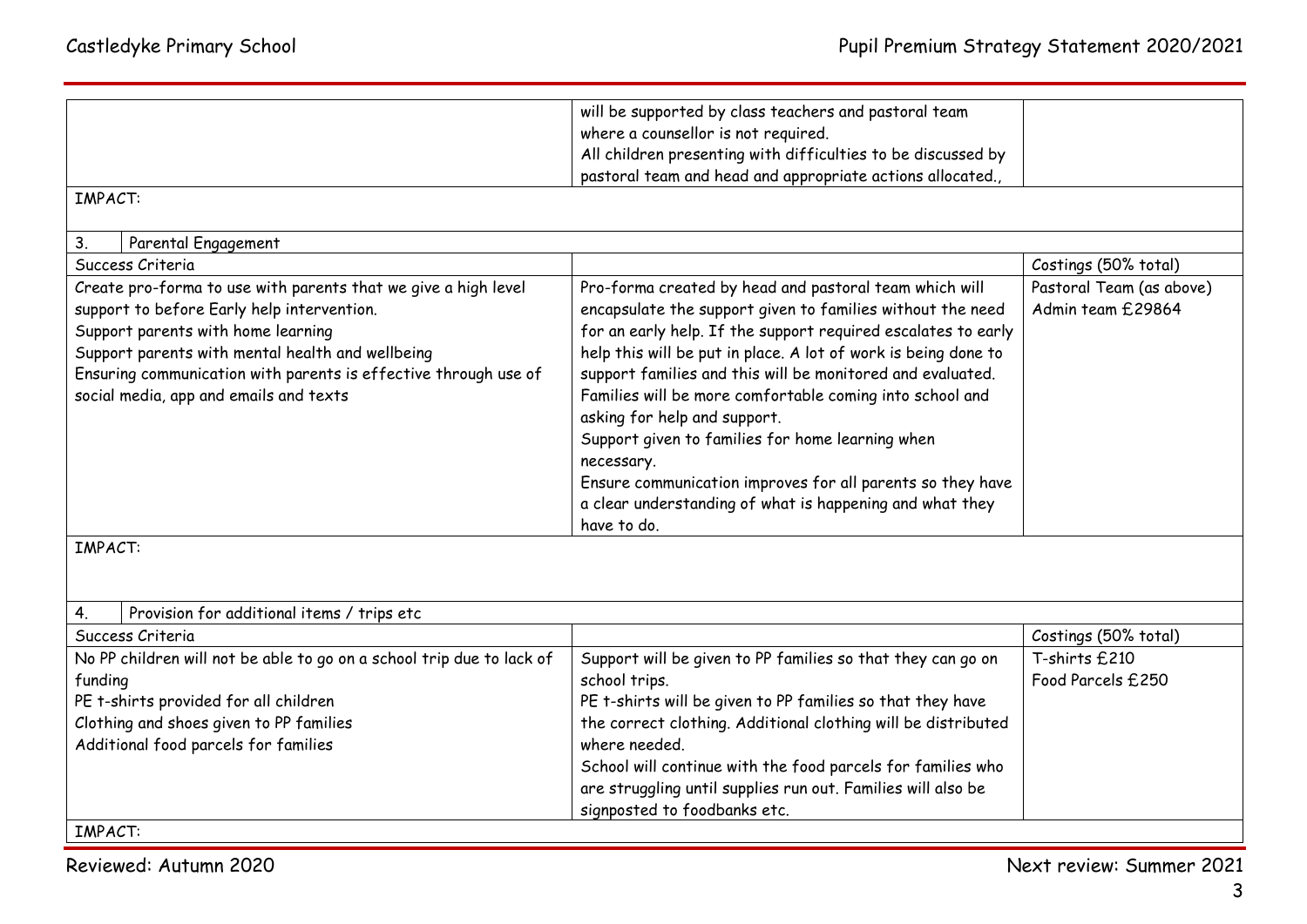| 5.<br><b>Breakfast Provision</b>                                    |                                                                                                                                                                                                                                                                                                                                                                                                                                                                                                                                                        |                          |  |  |  |  |
|---------------------------------------------------------------------|--------------------------------------------------------------------------------------------------------------------------------------------------------------------------------------------------------------------------------------------------------------------------------------------------------------------------------------------------------------------------------------------------------------------------------------------------------------------------------------------------------------------------------------------------------|--------------------------|--|--|--|--|
| Success Criteria                                                    |                                                                                                                                                                                                                                                                                                                                                                                                                                                                                                                                                        | Costings (50% total)     |  |  |  |  |
| Ensure time is used to talk to children and build positive          | Use bagel time as a time to talk to children and ask                                                                                                                                                                                                                                                                                                                                                                                                                                                                                                   | Pastoral Team (as above) |  |  |  |  |
| relationships<br>Ensure children have a bagel if they want one      | questions to find out how they are feeling. Paying into their<br>emotional bank accounts and learning more about them will<br>help them feel secure and settled. Having this time to talk<br>to children will help early identification of an issues.<br>It will help to build the trust between staff and children.<br>Children will be confident to speak about how they feel<br>about what is going on in their lives and the wider<br>community.<br>Any issues identified that staff are concerned about will<br>be passed onto the pastoral team. | Food £1000               |  |  |  |  |
| <b>IMPACT:</b>                                                      |                                                                                                                                                                                                                                                                                                                                                                                                                                                                                                                                                        |                          |  |  |  |  |
| <b>Increased Speech Provision</b><br>6.                             |                                                                                                                                                                                                                                                                                                                                                                                                                                                                                                                                                        |                          |  |  |  |  |
| Success Criteria                                                    |                                                                                                                                                                                                                                                                                                                                                                                                                                                                                                                                                        | Costings (50% total)     |  |  |  |  |
| Early identification of children with speech difficulties and       | Ensure children are in a language rich environment and                                                                                                                                                                                                                                                                                                                                                                                                                                                                                                 | TA £1677                 |  |  |  |  |
| referrals made where necessary                                      | speech is modelled to them. Adults model appropriate                                                                                                                                                                                                                                                                                                                                                                                                                                                                                                   | <b>SENCo £3150</b>       |  |  |  |  |
| Ensure classrooms are language rich environments                    | pronunciation of vocab                                                                                                                                                                                                                                                                                                                                                                                                                                                                                                                                 | Speech Link Package £121 |  |  |  |  |
| Children identified on SEND register where appropriate.             |                                                                                                                                                                                                                                                                                                                                                                                                                                                                                                                                                        |                          |  |  |  |  |
| <b>IMPACT:</b>                                                      |                                                                                                                                                                                                                                                                                                                                                                                                                                                                                                                                                        |                          |  |  |  |  |
| 7.<br>Improving attendance                                          |                                                                                                                                                                                                                                                                                                                                                                                                                                                                                                                                                        |                          |  |  |  |  |
| Success Criteria                                                    |                                                                                                                                                                                                                                                                                                                                                                                                                                                                                                                                                        | Costings                 |  |  |  |  |
| The majority of children will have improved attendance              | Attendance is usually in line with national average but there                                                                                                                                                                                                                                                                                                                                                                                                                                                                                          | Staffing to support      |  |  |  |  |
| The majority will arrive on time and will not be marked late        | are a few children whose attendance is not acceptable.                                                                                                                                                                                                                                                                                                                                                                                                                                                                                                 | Pastoral Team (as above) |  |  |  |  |
| School will chase up all absences                                   | There are also children who arrive late, School will work                                                                                                                                                                                                                                                                                                                                                                                                                                                                                              | Admin (as above)         |  |  |  |  |
| Letters will be issued and plans out in place to improve attendance | with parents to get children to school on time. School will                                                                                                                                                                                                                                                                                                                                                                                                                                                                                            |                          |  |  |  |  |
|                                                                     | phone parents of children who are absent and ask why.                                                                                                                                                                                                                                                                                                                                                                                                                                                                                                  |                          |  |  |  |  |
|                                                                     | Parents will be challenged on attendance where it is                                                                                                                                                                                                                                                                                                                                                                                                                                                                                                   |                          |  |  |  |  |
|                                                                     | believed that there are issues. Support will be put in place                                                                                                                                                                                                                                                                                                                                                                                                                                                                                           |                          |  |  |  |  |